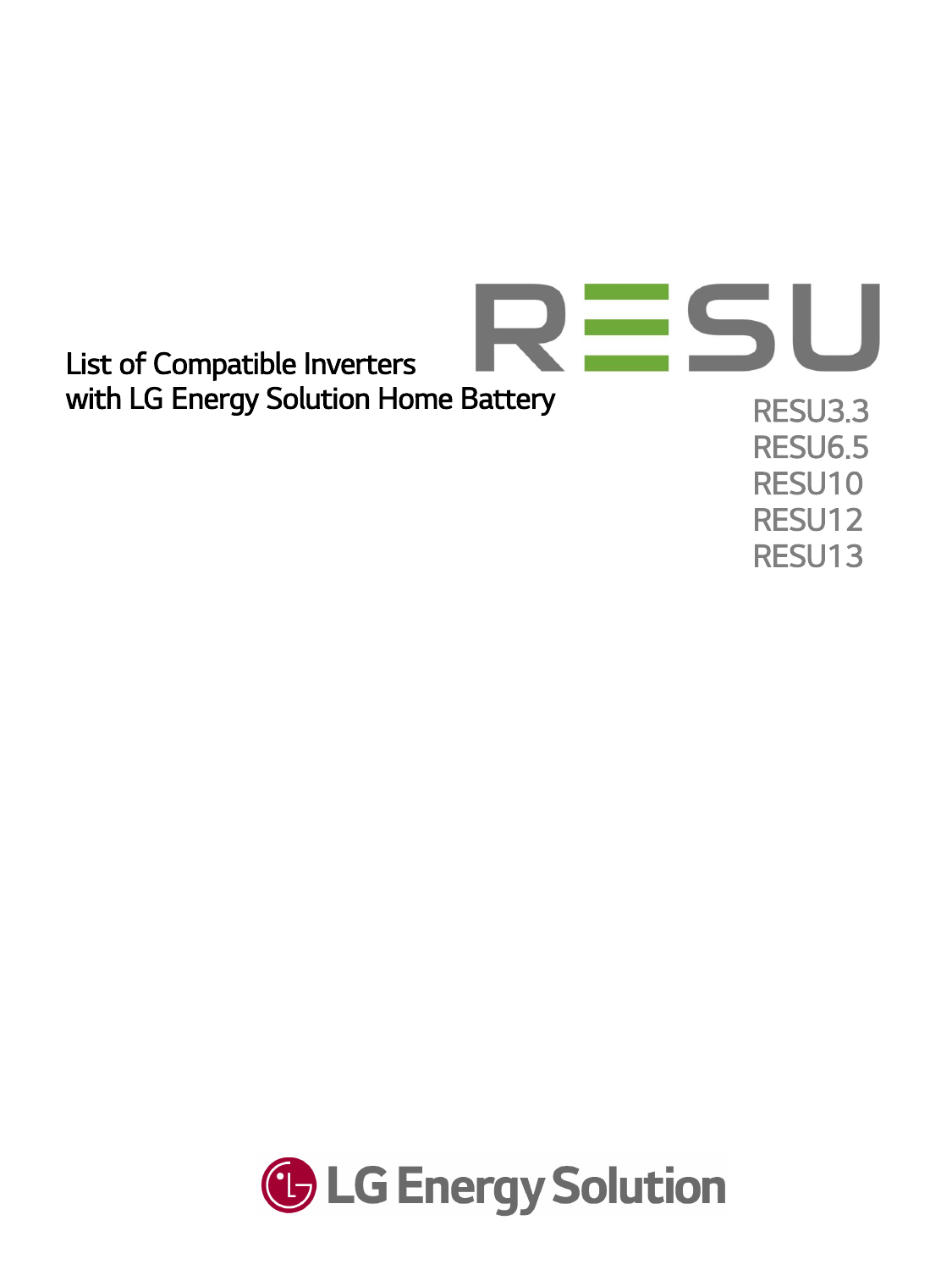## Compatible storage Inverters with RESU LV

All RESU installations require a compatible inverter. Using a non-approved inverter will void the warranty

provided by LG Energy Solution. See below important instructions when installing and using RESU LV.

## 1) Battery inverters should operate in On-Grid only. (Not in Off-Grid, except as noted below)

- 2) For On-Grid applications where Back-up mode may be sometimes utilized the backed
- up circuits and inverters AC draw must not exceed the battery current limit specifications.

Following list of Inverters are currently compatible with LG Energy Solution home battery, RESU LV Series. ※ More compatible inverters will be added.

| <b>INVERTER</b>                  |                                                                                            |                                                                            | <b>BATTERY</b>            |                 |                             |                             |                                                                                                                                                                  |
|----------------------------------|--------------------------------------------------------------------------------------------|----------------------------------------------------------------------------|---------------------------|-----------------|-----------------------------|-----------------------------|------------------------------------------------------------------------------------------------------------------------------------------------------------------|
| <b>Brand</b>                     | <b>Model</b>                                                                               | Software Version*                                                          | <b>RESU6.5</b><br>(4.2kW) | RESU10<br>(5kW) | RESU <sub>12</sub><br>(5kW) | RESU <sub>13</sub><br>(5kW) | <b>REMARK</b>                                                                                                                                                    |
| <b>G</b> LG Energy Solution      | <b>LGES-5048</b>                                                                           | All software version                                                       | $\circ$                   | $\circ$         | $\circ$                     | $\circ$                     | *Can use in Back-up Mode<br>under the condition 2)<br>above                                                                                                      |
| GOODWE<br>Smart Energy Innovator | GW5048D-ES                                                                                 | FW: 15158                                                                  | $\circ$                   | $\circ$         | $\circ$                     | $\circ$                     | *Can use in Back-up Mode<br>under the condition 2)<br>above                                                                                                      |
|                                  | GW3048-EM<br>GW5048-EM                                                                     | FW: 06068                                                                  | $\circ$                   | $\circ$         | $\circ$                     | $\circ$                     |                                                                                                                                                                  |
|                                  | GW3600S-BP<br>GW5000S-BP                                                                   | FW: 05058                                                                  | $\circ$                   | $\circ$         | $\circ$                     | $\circ$                     |                                                                                                                                                                  |
| SUNGROW<br>Clean power for all   | SH <sub>5</sub> K<br>SH <sub>5K</sub> +                                                    | SH5K_V11_V1_A<br>SH5K-V13_FW_V13                                           | $\circ$                   | $\circ$         |                             |                             | *Can use in Back-up Mode<br>under the condition 2)<br>above                                                                                                      |
|                                  | SH3K6<br>SH4K6<br><b>SH5K-20</b><br><b>SH5K-30</b>                                         | SH3K6-V11_FW_V28<br>SH4K6-V11_FW_V28<br>SH5K-20_FW_V57<br>SH5K-30_V01_V006 | $\circ$                   | $\circ$         |                             | $\circ$                     |                                                                                                                                                                  |
| <b>SMA</b>                       | Sunny Island 3.0                                                                           | 3.110                                                                      | $\circ$                   | $\circ$         |                             |                             | *Can be used in Back-up<br>Mode under the condition 2)<br>above, exclusively for<br>RESU10, RESU12, and<br>RESU13.<br>RESU6.5 cannot be used in<br>back-up mode. |
|                                  | Sunny Island 4.4M                                                                          | 3.00.03.R                                                                  | $\circ$                   | $\circ$         | $\circ$                     | $\circ$                     |                                                                                                                                                                  |
|                                  | Sunny Island 6.0H                                                                          | 3.00.03.R                                                                  | $\circ$                   | $\circ$         | $\circ$                     | $\circ$                     |                                                                                                                                                                  |
| <b>g</b> selectronic             | SPMC481<br>SPMC482                                                                         | SP Link: 11.15.7006                                                        | $\bigcirc$                | $\circ$         |                             | $\bigcirc$                  | *Exclusively, can use in<br>Off-Grid                                                                                                                             |
| 14<br><b>C</b> solis             | S5-EH1P3K-L<br>S5-EH1P3.6K-L<br>S5-EH1P4.6K-L<br>S5-EH1P5K-L<br>S5-EH1P6K-L                | 320020                                                                     | $\circ$                   | $\circ$         | $\circ$                     | $\circ$                     | *Can use in Back-up Mode<br>under the condition 2)<br>above                                                                                                      |
|                                  | RHI-3K-48ES-5G<br>RHI-3.6K-48ES-5G<br>RHI-4.6K-48ES-5G<br>RHI-5K-48ES-5G<br>RHI-6K-48ES-5G | 320020                                                                     | $\circ$                   | $\circ$         | $\circ$                     | $\circ$                     | *Can use in Back-up Mode<br>under the condition 2)<br>above                                                                                                      |

\* Only compatible with the software versions which are mentioned above.

**G** LG Energy Solution